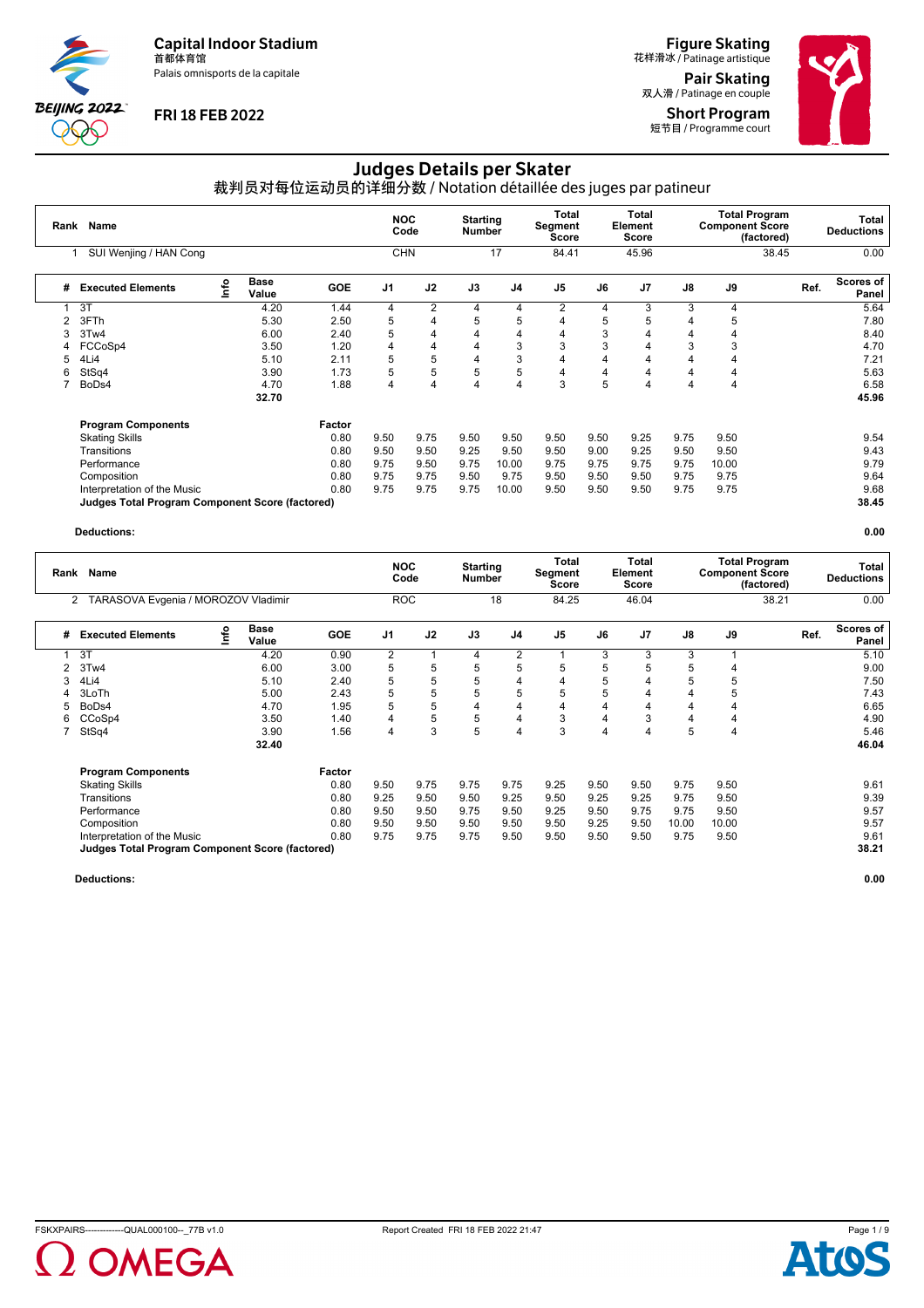Palais omnisports de la capitale



## **FRI 18 FEB 2022**

**Figure Skating**<br>花样滑冰 / Patinage artistique Pair Skating

双人滑 / Patinage en couple Short Program 短节目 / Programme court



# Judges Details per Skater

裁判员对每位运动员的详细分数 / Notation détaillée des juges par patineur

| Rank | Name                                                   |   |               | <b>NOC</b><br>Code | <b>Starting</b><br><b>Number</b> |            | Total<br>Segment<br><b>Score</b> |                | <b>Total</b><br>Element<br><b>Score</b> |      | <b>Total Program</b><br><b>Component Score</b> | (factored) | Total<br><b>Deductions</b> |       |                    |
|------|--------------------------------------------------------|---|---------------|--------------------|----------------------------------|------------|----------------------------------|----------------|-----------------------------------------|------|------------------------------------------------|------------|----------------------------|-------|--------------------|
|      | MISHINA Anastasia / GALLIAMOV Aleksandr<br>3           |   |               |                    |                                  | <b>ROC</b> |                                  | 16             | 82.76                                   |      | 44.95                                          |            |                            | 37.81 | 0.00               |
| #    | <b>Executed Elements</b>                               | e | Base<br>Value | <b>GOE</b>         | J <sub>1</sub>                   | J2         | J3                               | J4             | J <sub>5</sub>                          | J6   | J <sub>7</sub>                                 | J8         | J9                         | Ref.  | Scores of<br>Panel |
|      | 3Tw4                                                   |   | 6.00          | 2.49               | 4                                | 5          | 4                                | 4              | 4                                       | 5    | 4                                              | 4          | 4                          |       | 8.49               |
|      | 3FTh                                                   |   | 5.30          | 2.50               | 5                                | 5          | 5                                | 4              | $\overline{4}$                          | 5    | 4                                              | 5          | 5                          |       | 7.80               |
| 3    | 3S                                                     |   | 4.30          | 1.17               | 2                                | 3          | $\overline{4}$                   | $\overline{2}$ |                                         | 4    | 3                                              | 2          | 3                          |       | 5.47               |
| 4    | BoDs4                                                  |   | 4.70          | 1.54               | 3                                | 4          | 4                                | 3              | 3                                       | 4    | 3                                              | 3          | 3                          |       | 6.24               |
| 5    | FCCoSp4                                                |   | 3.50          | 1.20               | 4                                | 5          | 4                                | 3              | 3                                       | 3    | 3                                              |            | 3                          |       | 4.70               |
| 6    | StSq4                                                  |   | 3.90          | 1.50               | 4                                | 4          | 5                                | 3              | 3                                       | 4    | 4                                              |            | 4                          |       | 5.40               |
|      | 4Li4                                                   |   | 5.10          | 1.75               | 3                                | 4          | 4                                | 3              | 3                                       | 4    | 3                                              | 4          | 3                          |       | 6.85               |
|      |                                                        |   | 32.80         |                    |                                  |            |                                  |                |                                         |      |                                                |            |                            |       | 44.95              |
|      | <b>Program Components</b>                              |   |               | Factor             |                                  |            |                                  |                |                                         |      |                                                |            |                            |       |                    |
|      | <b>Skating Skills</b>                                  |   |               | 0.80               | 9.25                             | 9.25       | 9.25                             | 9.00           | 9.25                                    | 9.50 | 9.00                                           | 9.50       | 9.25                       |       | 9.25               |
|      | Transitions                                            |   |               | 0.80               | 9.25                             | 9.25       | 9.50                             | 9.00           | 9.25                                    | 9.25 | 9.25                                           | 9.50       | 9.75                       |       | 9.32               |
|      | Performance                                            |   |               | 0.80               | 9.50                             | 9.50       | 9.75                             | 9.25           | 9.50                                    | 9.75 | 9.50                                           | 9.75       | 9.50                       |       | 9.57               |
|      | Composition                                            |   |               | 0.80               | 9.50                             | 9.50       | 9.50                             | 9.00           | 9.75                                    | 9.50 | 9.50                                           | 9.75       | 9.50                       |       | 9.54               |
|      | Interpretation of the Music                            |   |               | 0.80               | 9.50                             | 9.50       | 9.75                             | 8.75           | 9.50                                    | 9.75 | 9.50                                           | 9.75       | 9.50                       |       | 9.57               |
|      | <b>Judges Total Program Component Score (factored)</b> |   |               |                    |                                  |            |                                  |                |                                         |      |                                                |            |                            |       | 37.81              |

#### **Deductions: 0.00**

|   | Name<br>Rank<br>BOIKOVA Aleksandra / KOZLOVSKII Dmitrii<br>4 |      |                      |            | <b>NOC</b>     | Code       | <b>Starting</b><br><b>Number</b> |                | Total<br>Segment<br>Score |      | Total<br>Element<br><b>Score</b> |      | <b>Total Program</b><br><b>Component Score</b> | (factored) | Total<br><b>Deductions</b> |
|---|--------------------------------------------------------------|------|----------------------|------------|----------------|------------|----------------------------------|----------------|---------------------------|------|----------------------------------|------|------------------------------------------------|------------|----------------------------|
|   |                                                              |      |                      |            |                | <b>ROC</b> |                                  | 19             | 78.59                     |      | 42.17                            |      |                                                | 36.42      | 0.00                       |
| # | <b>Executed Elements</b>                                     | Info | <b>Base</b><br>Value | <b>GOE</b> | J <sub>1</sub> | J2         | J3                               | J4             | J <sub>5</sub>            | J6   | J <sub>7</sub>                   | J8   | J9                                             | Ref.       | <b>Scores of</b><br>Panel  |
|   | 3S                                                           |      | 4.30                 | 1.66       | 4              | 4          | 4                                | 4              | 3                         | 4    | 3                                | 4    | 4                                              |            | 5.96                       |
|   | 3Tw4                                                         |      | 6.00                 | 2.49       | 4              | 4          | 4                                | 4              | 5                         | 5    |                                  | 3    | Δ                                              |            | 8.49                       |
|   | 3FTh                                                         |      | 5.30                 | 0.45       | 2              | 0          |                                  | 0              | 0                         | 3    |                                  |      |                                                |            | 5.75                       |
| 4 | 4Li3                                                         |      | 4.70                 | 1.81       | 4              | 4          | 4                                | 4              | 3                         | 4    | 3                                | 4    | 4                                              |            | 6.51                       |
|   | BoDs3                                                        |      | 4.30                 | 1.41       | 3              | 4          | 4                                | 3              | 3                         | 3    | 3                                | 3    | 4                                              |            | 5.71                       |
| 6 | StSq4                                                        |      | 3.90                 | 1.45       | 4              | 4          | 4                                | 4              | 3                         | 4    | 3                                | 3    |                                                |            | 5.35                       |
|   | FCCoSp4                                                      |      | 3.50                 | 0.90       | 3              | 2          | 4                                | $\overline{2}$ | $\overline{2}$            | 3    | 3                                | 3    |                                                |            | 4.40                       |
|   |                                                              |      | 32.00                |            |                |            |                                  |                |                           |      |                                  |      |                                                |            | 42.17                      |
|   | <b>Program Components</b>                                    |      |                      | Factor     |                |            |                                  |                |                           |      |                                  |      |                                                |            |                            |
|   | <b>Skating Skills</b>                                        |      |                      | 0.80       | 8.75           | 9.00       | 9.25                             | 9.00           | 9.00                      | 9.25 | 8.75                             | 9.00 | 9.25                                           |            | 9.04                       |
|   | Transitions                                                  |      |                      | 0.80       | 9.00           | 8.75       | 9.00                             | 8.75           | 9.25                      | 9.00 | 8.50                             | 8.75 | 9.50                                           |            | 8.93                       |
|   | Performance                                                  |      |                      | 0.80       | 9.50           | 9.00       | 9.25                             | 9.25           | 9.25                      | 9.25 | 8.75                             | 8.50 | 9.50                                           |            | 9.18                       |
|   | Composition                                                  |      |                      | 0.80       | 9.25           | 9.00       | 9.25                             | 9.00           | 9.00                      | 9.50 | 9.00                             | 8.50 | 9.50                                           |            | 9.14                       |
|   | Interpretation of the Music                                  |      |                      | 0.80       | 9.25           | 9.25       | 9.25                             | 9.25           | 9.25                      | 9.50 | 9.00                             | 8.50 | 9.50                                           |            | 9.25                       |
|   | <b>Judges Total Program Component Score (factored)</b>       |      |                      |            |                |            |                                  |                |                           |      |                                  |      |                                                |            | 36.42                      |



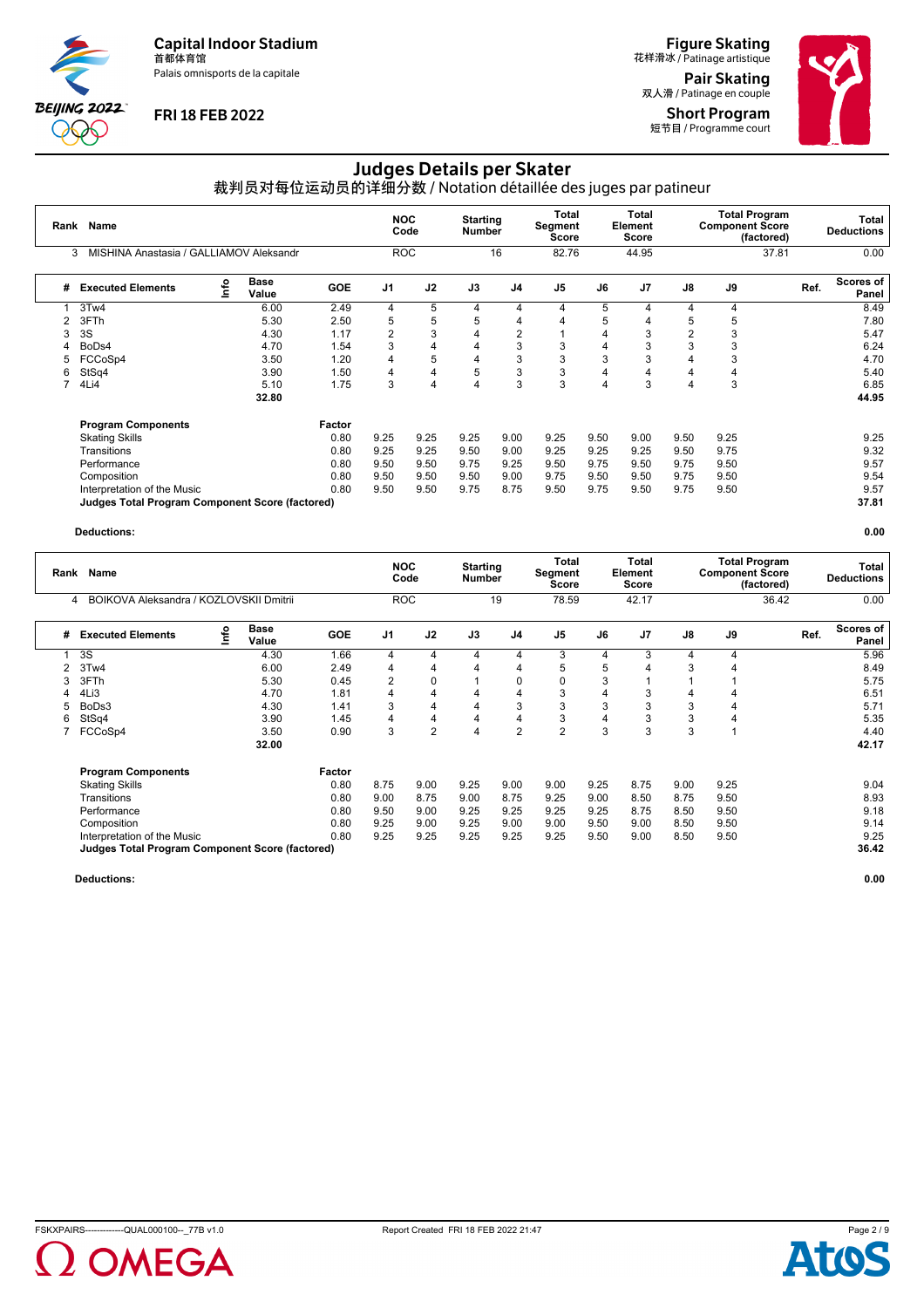Palais omnisports de la capitale



### **FRI 18 FEB 2022**

**Figure Skating**<br>花样滑冰 / Patinage artistique

Pair Skating 双人滑 / Patinage en couple Short Program 短节目 / Programme court



## Judges Details per Skater

裁判员对每位运动员的详细分数 / Notation détaillée des juges par patineur

| Rank | Name                                                   |      |                      |            |                | <b>NOC</b><br>Code | <b>Starting</b><br><b>Number</b> |                | Total<br>Segment<br>Score |      | <b>Total</b><br>Element<br>Score |                | <b>Total Program</b><br><b>Component Score</b><br>(factored) |       | Total<br><b>Deductions</b> |
|------|--------------------------------------------------------|------|----------------------|------------|----------------|--------------------|----------------------------------|----------------|---------------------------|------|----------------------------------|----------------|--------------------------------------------------------------|-------|----------------------------|
|      | PENG Cheng / JIN Yang<br>5                             |      |                      |            |                | <b>CHN</b>         |                                  | 14             | 76.10                     |      | 40.87                            |                |                                                              | 35.23 | 0.00                       |
| #    | <b>Executed Elements</b>                               | Info | <b>Base</b><br>Value | <b>GOE</b> | J <sub>1</sub> | J2                 | J3                               | J <sub>4</sub> | J <sub>5</sub>            | J6   | J7                               | J8             | J9                                                           | Ref.  | Scores of<br>Panel         |
|      | 3Tw4                                                   |      | 6.00                 | 2.14       | 4              | 4                  | 3                                | 4              | 2                         | 3    | 4                                | 3              | 4                                                            |       | 8.14                       |
|      | 3T                                                     |      | 4.20                 | 1.26       | 4              | 2                  | 3                                | 3              | $\overline{2}$            | 4    | 3                                | 2              | 4                                                            |       | 5.46                       |
|      | 3LoTh                                                  |      | 5.00                 | 1.07       | 3              |                    | 2                                | $\overline{2}$ |                           | 3    | 3                                | $\Omega$       | 4                                                            |       | 6.07                       |
| 4    | BoDs2                                                  |      | 3.90                 | 0.84       | 2              | 2                  | 2                                | $\overline{2}$ |                           | 4    | 3                                | $\overline{2}$ | 2                                                            |       | 4.74                       |
| 5    | CCoSp4                                                 |      | 3.50                 | 1.05       | 3              | 3                  | 3                                | 3              | $\overline{2}$            | 3    | 3                                | 3              | 4                                                            |       | 4.55                       |
| 6    | StSq4                                                  |      | 3.90                 | 1.23       | 4              | 3                  | 3                                | 3              | 3                         | 3    | 3                                | 3              | 4                                                            |       | 5.13                       |
| 7    | 4Li4                                                   |      | 5.10                 | 1.68       | 4              | 3                  | $\overline{2}$                   | 3              | 3                         | 4    | 3                                | 3              | 4                                                            |       | 6.78                       |
|      |                                                        |      | 31.60                |            |                |                    |                                  |                |                           |      |                                  |                |                                                              |       | 40.87                      |
|      | <b>Program Components</b>                              |      |                      | Factor     |                |                    |                                  |                |                           |      |                                  |                |                                                              |       |                            |
|      | <b>Skating Skills</b>                                  |      |                      | 0.80       | 9.00           | 8.50               | 8.50                             | 8.75           | 8.75                      | 9.00 | 8.75                             | 9.00           | 8.75                                                         |       | 8.79                       |
|      | Transitions                                            |      |                      | 0.80       | 9.00           | 8.50               | 8.75                             | 8.50           | 8.75                      | 8.50 | 8.75                             | 8.50           | 9.00                                                         |       | 8.68                       |
|      | Performance                                            |      |                      | 0.80       | 9.25           | 8.75               | 8.50                             | 8.75           | 9.00                      | 9.25 | 9.00                             | 8.75           | 9.00                                                         |       | 8.93                       |
|      | Composition                                            |      |                      | 0.80       | 9.00           | 8.75               | 8.50                             | 8.75           | 8.75                      | 9.00 | 9.00                             | 8.50           | 9.00                                                         |       | 8.82                       |
|      | Interpretation of the Music                            |      |                      | 0.80       | 9.25           | 8.75               | 8.75                             | 8.75           | 9.00                      | 9.00 | 8.75                             | 8.75           | 8.75                                                         |       | 8.82                       |
|      | <b>Judges Total Program Component Score (factored)</b> |      |                      |            |                |                    |                                  |                |                           |      |                                  |                |                                                              |       | 35.23                      |

#### **Deductions: 0.00**

| Rank | Name<br>KNIERIM Alexa / FRAZIER Brandon                |    |                      |            | <b>NOC</b>     | Code           | <b>Starting</b><br><b>Number</b> |                | Total<br>Segment<br>Score |      | <b>Total</b><br>Element<br>Score |               | <b>Total Program</b><br><b>Component Score</b> | (factored) | Total<br><b>Deductions</b> |
|------|--------------------------------------------------------|----|----------------------|------------|----------------|----------------|----------------------------------|----------------|---------------------------|------|----------------------------------|---------------|------------------------------------------------|------------|----------------------------|
|      | 6                                                      |    |                      |            |                | <b>USA</b>     |                                  | 2              | 74.23                     |      | 40.64                            |               |                                                | 33.59      | 0.00                       |
| #    | <b>Executed Elements</b>                               | ۴o | <b>Base</b><br>Value | <b>GOE</b> | J <sub>1</sub> | J2             | J3                               | J4             | J <sub>5</sub>            | J6   | J <sub>7</sub>                   | $\mathsf{J}8$ | J9                                             | Ref.       | Scores of<br>Panel         |
|      | 3Tw4                                                   |    | 6.00                 | 1.71       | $\overline{2}$ | 3              | 2                                | 4              | 3                         | 3    | 3                                | 3             | 3                                              |            | 7.71                       |
| 2    | 3T                                                     |    | 4.20                 | 0.30       |                |                |                                  |                | 0                         |      |                                  |               | $\Omega$                                       |            | 4.50                       |
|      | 3FTh                                                   |    | 5.30                 | 1.59       | 4              | 3              | 3                                | 3              | 3                         | 3    | 3                                | 2             | 3                                              |            | 6.89                       |
|      | BoDs4                                                  |    | 4.70                 | 1.01       | 2              | $\overline{2}$ | $\overline{2}$                   | 3              | 2                         | 3    | 2                                | 2             |                                                |            | 5.71                       |
|      | CCoSp4                                                 |    | 3.50                 | 0.70       | 3              | 2              | 2                                | $\overline{2}$ | 2                         | 2    | 2                                | 0             | 2                                              |            | 4.20                       |
| 6    | StSq4                                                  |    | 3.90                 | 1.17       | 3              | 3              | 3                                | 3              | $\overline{2}$            | 3    | 3                                | 3             | 3                                              |            | 5.07                       |
|      | 4Li4                                                   |    | 5.10                 | 1.46       | 1              | 3              | 3                                | 3              | 3                         | 3    | 3                                | 2             | 3                                              |            | 6.56                       |
|      |                                                        |    | 32.70                |            |                |                |                                  |                |                           |      |                                  |               |                                                |            | 40.64                      |
|      | <b>Program Components</b>                              |    |                      | Factor     |                |                |                                  |                |                           |      |                                  |               |                                                |            |                            |
|      | <b>Skating Skills</b>                                  |    |                      | 0.80       | 8.00           | 8.50           | 8.25                             | 8.50           | 8.25                      | 8.50 | 8.25                             | 8.50          | 8.50                                           |            | 8.39                       |
|      | Transitions                                            |    |                      | 0.80       | 7.75           | 8.25           | 8.00                             | 8.25           | 8.50                      | 8.25 | 8.25                             | 8.25          | 8.25                                           |            | 8.21                       |
|      | Performance                                            |    |                      | 0.80       | 7.75           | 8.50           | 8.25                             | 8.50           | 8.75                      | 8.25 | 8.50                             | 8.50          | 8.50                                           |            | 8.43                       |
|      | Composition                                            |    |                      | 0.80       | 8.25           | 8.50           | 8.50                             | 8.50           | 8.50                      | 8.50 | 8.50                             | 8.75          | 8.50                                           |            | 8.50                       |
|      | Interpretation of the Music                            |    |                      | 0.80       | 8.00           | 8.75           | 8.25                             | 8.25           | 8.50                      | 8.75 | 8.50                             | 8.50          | 8.50                                           |            | 8.46                       |
|      | <b>Judges Total Program Component Score (factored)</b> |    |                      |            |                |                |                                  |                |                           |      |                                  |               |                                                |            | 33.59                      |



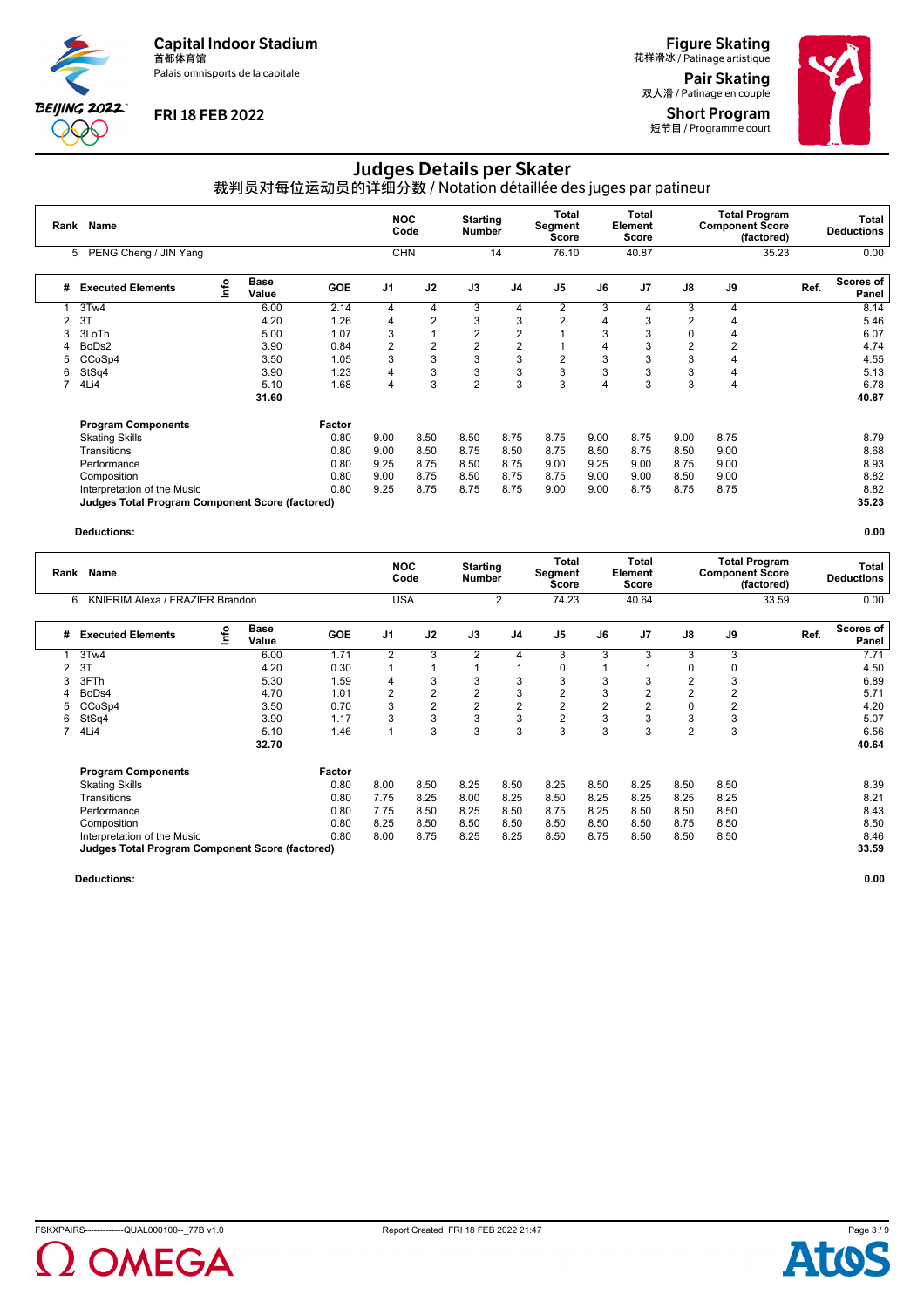Palais omnisports de la capitale



### **FRI 18 FEB 2022**

**Figure Skating**<br>花样滑冰 / Patinage artistique Pair Skating

双人滑 / Patinage en couple Short Program 短节目 / Programme court

# Judges Details per Skater

裁判员对每位运动员的详细分数 / Notation détaillée des juges par patineur

| Rank | Name<br>CAIN-GRIBBLE Ashley / LEDUC Timothy            |   |                      |            |                | <b>NOC</b><br>Code | <b>Starting</b><br><b>Number</b> |                | Total<br>Segment<br>Score |                | <b>Total</b><br>Element<br>Score |                | <b>Total Program</b><br><b>Component Score</b><br>(factored) |      | Total<br><b>Deductions</b> |
|------|--------------------------------------------------------|---|----------------------|------------|----------------|--------------------|----------------------------------|----------------|---------------------------|----------------|----------------------------------|----------------|--------------------------------------------------------------|------|----------------------------|
|      |                                                        |   |                      |            | <b>USA</b>     |                    |                                  | 13             | 74.13                     |                | 39.91                            |                | 34.22                                                        |      | 0.00                       |
| #    | <b>Executed Elements</b>                               | e | <b>Base</b><br>Value | <b>GOE</b> | J <sub>1</sub> | J2                 | J3                               | J <sub>4</sub> | J <sub>5</sub>            | J6             | J7                               | J8             | J9                                                           | Ref. | <b>Scores of</b><br>Panel  |
|      | 3Tw4                                                   |   | 6.00                 | 1.63       | 3              | $\overline{2}$     | 3                                | 3              | 2                         | 3              | 3                                | 3              | $\overline{2}$                                               |      | 7.63                       |
| 2    | 3Lo                                                    |   | 4.90                 | 0.98       | 3              | $\overline{2}$     | $\overline{2}$                   | 3              | $\overline{2}$            | $\overline{2}$ |                                  | $\overline{2}$ |                                                              |      | 5.88                       |
| 3    | 3LzTh                                                  |   | 5.30                 | $-0.91$    | -2             | $-1$               | $-2$                             | $-2$           | $-1$                      | $-1$           | $-2$                             | $-2$           | $-2$                                                         |      | 4.39                       |
| 4    | 4Li4                                                   |   | 5.10                 | 1.38       | 2              | 3                  | 3                                | 3              | 3                         | 3              | $\overline{2}$                   | $\Omega$       | 3                                                            |      | 6.48                       |
| 5    | BoDs4                                                  |   | 4.70                 | 0.94       | $\overline{2}$ |                    | $\overline{2}$                   | 3              |                           | 3              | 2                                | $\mathbf 0$    | 3                                                            |      | 5.64                       |
| 6    | StSq4                                                  |   | 3.90                 | 1.39       | 3              | 4                  | 4                                | 4              | 3                         | 4              | 3                                | 3              | 4                                                            |      | 5.29                       |
|      | CCoSp4                                                 |   | 3.50                 | 1.10       | 3              | 3                  | 3                                | $\overline{4}$ | 3                         | 3              | 3                                | 3              | 4                                                            |      | 4.60                       |
|      |                                                        |   | 33.40                |            |                |                    |                                  |                |                           |                |                                  |                |                                                              |      | 39.91                      |
|      | <b>Program Components</b>                              |   |                      | Factor     |                |                    |                                  |                |                           |                |                                  |                |                                                              |      |                            |
|      | <b>Skating Skills</b>                                  |   |                      | 0.80       | 8.50           | 8.50               | 8.50                             | 8.50           | 8.25                      | 8.50           | 8.25                             | 8.75           | 8.50                                                         |      | 8.46                       |
|      | Transitions                                            |   |                      | 0.80       | 8.25           | 8.50               | 8.50                             | 8.75           | 8.50                      | 8.00           | 8.00                             | 8.25           | 8.75                                                         |      | 8.39                       |
|      | Performance                                            |   |                      | 0.80       | 8.50           | 8.50               | 8.75                             | 8.75           | 8.50                      | 8.50           | 8.50                             | 8.50           | 9.00                                                         |      | 8.57                       |
|      | Composition                                            |   |                      | 0.80       | 8.75           | 8.75               | 8.50                             | 8.75           | 8.75                      | 8.50           | 8.50                             | 8.50           | 8.75                                                         |      | 8.64                       |
|      | Interpretation of the Music                            |   |                      | 0.80       | 8.50           | 8.75               | 8.50                             | 9.00           | 8.75                      | 8.50           | 8.75                             | 8.75           | 9.25                                                         |      | 8.71                       |
|      | <b>Judges Total Program Component Score (factored)</b> |   |                      |            |                |                    |                                  |                |                           |                |                                  |                |                                                              |      | 34.22                      |

#### **Deductions: 0.00**

|   | Name<br>Rank<br>MIURA Riku / KIHARA Ryuichi<br>8       |    |                      |            | <b>NOC</b>     | Code | <b>Starting</b><br>Number |                | Total<br>Segment<br>Score |      | <b>Total</b><br>Element<br><b>Score</b> |      | <b>Total Program</b><br><b>Component Score</b> | (factored) | Total<br><b>Deductions</b> |
|---|--------------------------------------------------------|----|----------------------|------------|----------------|------|---------------------------|----------------|---------------------------|------|-----------------------------------------|------|------------------------------------------------|------------|----------------------------|
|   |                                                        |    |                      |            | <b>JPN</b>     |      |                           | 4              | 70.85                     |      | 36.39                                   |      |                                                | 34.46      | 0.00                       |
| # | <b>Executed Elements</b>                               | ۴ô | <b>Base</b><br>Value | <b>GOE</b> | J <sub>1</sub> | J2   | J3                        | J4             | J <sub>5</sub>            | J6   | J <sub>7</sub>                          | J8   | J9                                             | Ref.       | <b>Scores of</b><br>Panel  |
|   | 3Tw3                                                   |    | 5.70                 | 1.47       | 1              | 0    | 3                         | 3              | 2                         | 3    | 4                                       | 3    | 3                                              |            | 7.17                       |
| 2 | 2T                                                     |    | 1.30                 | $-0.20$    | $-2$           | $-2$ | $-2$                      | $-1$           | $-1$                      | $-2$ | $-1$                                    | -1   | -2                                             |            | 1.10                       |
| 3 | 4Li3                                                   |    | 4.70                 | 1.41       | $\overline{2}$ | 3    | $\overline{2}$            | $\overline{4}$ | 3                         | 3    | 3                                       | 3    |                                                |            | 6.11                       |
|   | 3LzTh                                                  |    | 5.30                 | 1.74       | 3              | 2    | 4                         | $\overline{2}$ | 3                         | 4    |                                         | 3    | 4                                              |            | 7.04                       |
|   | CCoSp4                                                 |    | 3.50                 | 1.00       | 2              | 2    | 4                         | 3              | 3                         | 3    | 3                                       | 3    | 3                                              |            | 4.50                       |
| 6 | StSq4                                                  |    | 3.90                 | 1.23       | $\overline{2}$ | 3    | 3                         | 3              | 4                         | 4    | 3                                       | 3    | 3                                              |            | 5.13                       |
|   | BoDs3                                                  |    | 4.30                 | 1.04       | $\overline{2}$ | 1    | $\overline{2}$            | 3              | $\overline{2}$            | 3    | 3                                       | 3    | $\overline{2}$                                 |            | 5.34                       |
|   |                                                        |    | 28.70                |            |                |      |                           |                |                           |      |                                         |      |                                                |            | 36.39                      |
|   | <b>Program Components</b>                              |    |                      | Factor     |                |      |                           |                |                           |      |                                         |      |                                                |            |                            |
|   | <b>Skating Skills</b>                                  |    |                      | 0.80       | 8.00           | 8.50 | 8.50                      | 9.00           | 9.00                      | 8.50 | 8.75                                    | 8.75 | 9.00                                           |            | 8.71                       |
|   | Transitions                                            |    |                      | 0.80       | 8.25           | 8.25 | 8.00                      | 8.50           | 9.00                      | 8.75 | 8.50                                    | 8.75 | 8.75                                           |            | 8.54                       |
|   | Performance                                            |    |                      | 0.80       | 8.25           | 8.25 | 8.25                      | 8.50           | 8.75                      | 8.75 | 8.75                                    | 9.00 | 8.75                                           |            | 8.57                       |
|   | Composition                                            |    |                      | 0.80       | 8.25           | 8.50 | 8.50                      | 8.75           | 9.00                      | 8.50 | 8.75                                    | 9.00 | 9.00                                           |            | 8.71                       |
|   | Interpretation of the Music                            |    |                      | 0.80       | 8.25           | 8.50 | 8.25                      | 8.50           | 8.75                      | 8.50 | 8.50                                    | 9.00 | 8.75                                           |            | 8.54                       |
|   | <b>Judges Total Program Component Score (factored)</b> |    |                      |            |                |      |                           |                |                           |      |                                         |      |                                                |            | 34.46                      |



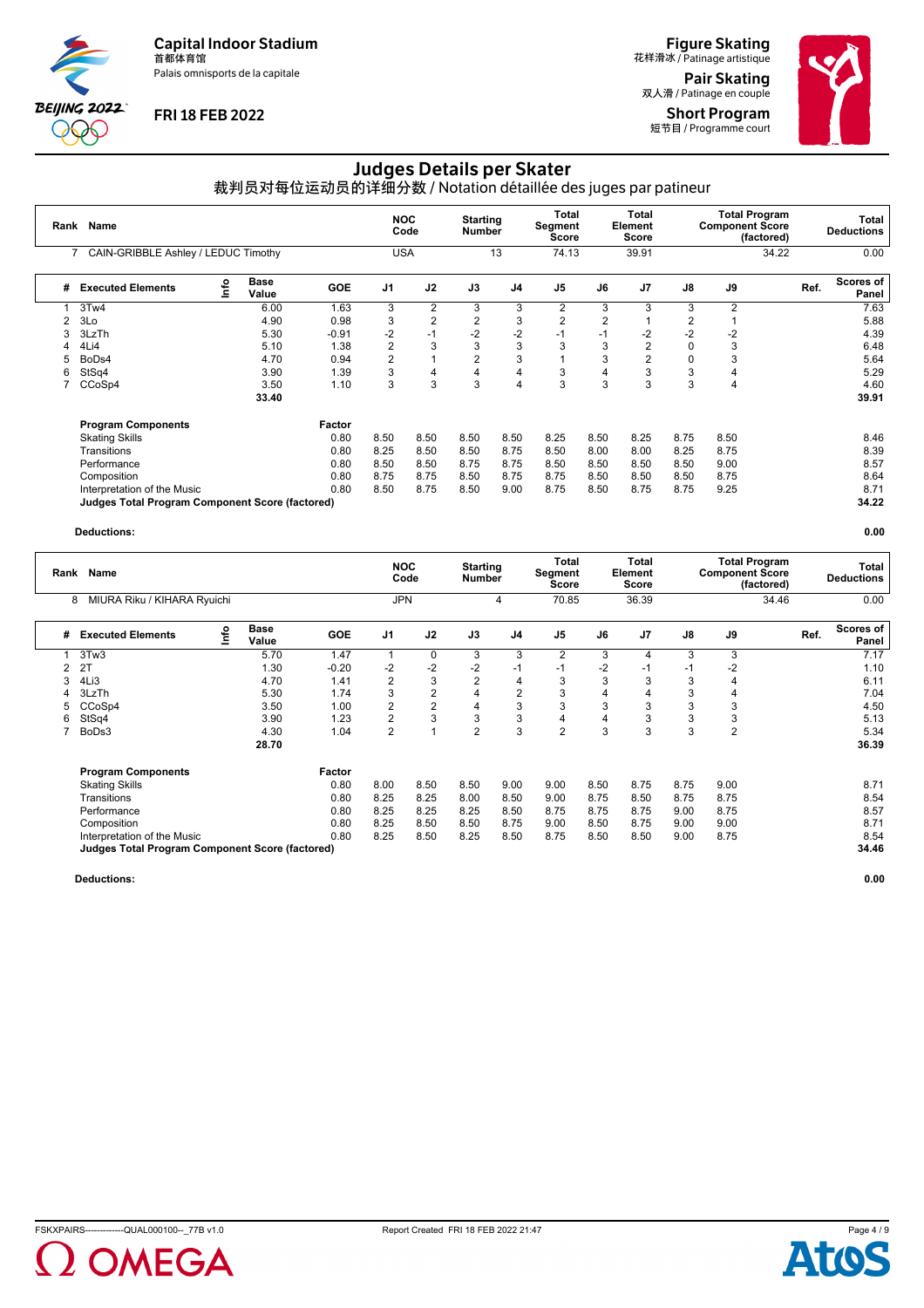Palais omnisports de la capitale



### **FRI 18 FEB 2022**

**Figure Skating**<br>花样滑冰 / Patinage artistique Pair Skating

双人滑 / Patinage en couple Short Program 短节目 / Programme court



# Judges Details per Skater

裁判员对每位运动员的详细分数 / Notation détaillée des juges par patineur

| Rank | Name<br>SAFINA Karina / BERULAVA Luka<br>9             |   |                      |            | <b>NOC</b>     | Code           | <b>Starting</b><br><b>Number</b> |                | Total<br>Segment<br><b>Score</b> |      | <b>Total</b><br>Element<br><b>Score</b> |                | <b>Total Program</b><br><b>Component Score</b> | (factored) | Total<br><b>Deductions</b> |
|------|--------------------------------------------------------|---|----------------------|------------|----------------|----------------|----------------------------------|----------------|----------------------------------|------|-----------------------------------------|----------------|------------------------------------------------|------------|----------------------------|
|      |                                                        |   |                      |            | GEO            |                |                                  |                | 66.11                            |      | 36.74                                   |                |                                                | 29.37      | 0.00                       |
| #    | <b>Executed Elements</b>                               | e | <b>Base</b><br>Value | <b>GOE</b> | J <sub>1</sub> | J2             | J3                               | J <sub>4</sub> | J <sub>5</sub>                   | J6   | J <sub>7</sub>                          | J8             | J9                                             |            | Scores of<br>Ref.<br>Panel |
|      | 3Tw3                                                   |   | 5.70                 | 1.14       | 2              | $\overline{2}$ | $\overline{2}$                   | $\overline{2}$ | 2                                | 3    |                                         | 2              | 2                                              |            | 6.84                       |
|      | 3T                                                     |   | 4.20                 | 1.02       | 3              | 3              | 3                                | $\overline{2}$ | $\overline{2}$                   | 2    |                                         | $\overline{c}$ | 3                                              |            | 5.22                       |
| 3    | 3LoTh                                                  |   | 5.00                 | 1.29       | 3              | 3              | 3                                | $\overline{2}$ | $\overline{2}$                   | 3    |                                         | 2              | 3                                              |            | 6.29                       |
| 4    | BoDs1                                                  |   | 3.50                 | 0.55       |                | 2              | 2                                |                | $\overline{2}$                   | 3    | 2                                       |                |                                                |            | 4.05                       |
| 5    | StSq3                                                  |   | 3.30                 | 0.47       | $\overline{2}$ | $\overline{2}$ | $\overline{c}$                   |                |                                  | 2    |                                         |                |                                                |            | 3.77                       |
| 6    | 4Li4                                                   |   | 5.10                 | 0.87       |                | $\overline{2}$ | 2                                | $\overline{2}$ | $\overline{2}$                   | 3    |                                         |                | 2                                              |            | 5.97                       |
|      | FCCoSp4                                                |   | 3.50                 | 1.10       | 2              | 3              | 4                                | 3              | $\overline{2}$                   | 3    | 3                                       | 4              | 4                                              |            | 4.60                       |
|      |                                                        |   | 30.30                |            |                |                |                                  |                |                                  |      |                                         |                |                                                |            | 36.74                      |
|      | <b>Program Components</b>                              |   |                      | Factor     |                |                |                                  |                |                                  |      |                                         |                |                                                |            |                            |
|      | <b>Skating Skills</b>                                  |   |                      | 0.80       | 7.00           | 7.75           | 7.50                             | 7.25           | 7.00                             | 7.75 | 7.25                                    | 7.50           | 7.50                                           |            | 7.39                       |
|      | Transitions                                            |   |                      | 0.80       | 7.00           | 7.75           | 7.25                             | 7.50           | 7.25                             | 7.25 | 7.00                                    | 7.25           | 7.50                                           |            | 7.29                       |
|      | Performance                                            |   |                      | 0.80       | 7.00           | 7.75           | 7.25                             | 7.00           | 7.50                             | 7.75 | 7.50                                    | 7.25           | 7.25                                           |            | 7.36                       |
|      | Composition                                            |   |                      | 0.80       | 7.25           | 8.00           | 7.50                             | 7.25           | 7.25                             | 7.25 | 7.50                                    | 7.50           | 7.50                                           |            | 7.39                       |
|      | Interpretation of the Music                            |   |                      | 0.80       | 7.00           | 8.00           | 7.50                             | 7.00           | 7.25                             | 7.25 | 7.50                                    | 7.50           | 7.00                                           |            | 7.29                       |
|      | <b>Judges Total Program Component Score (factored)</b> |   |                      |            |                |                |                                  |                |                                  |      |                                         |                |                                                |            | 29.37                      |

#### **Deductions: 0.00**

| Rank | Name<br>DELLA MONICA Nicole / GUARISE Matteo<br>10     |    |                      |            |                | <b>NOC</b><br>Code | <b>Starting</b><br><b>Number</b> |                | Total<br>Segment<br>Score |                | <b>Total</b><br>Element<br>Score |      | <b>Component Score</b> | <b>Total Program</b><br>(factored) | Total<br><b>Deductions</b> |
|------|--------------------------------------------------------|----|----------------------|------------|----------------|--------------------|----------------------------------|----------------|---------------------------|----------------|----------------------------------|------|------------------------|------------------------------------|----------------------------|
|      |                                                        |    |                      |            | <b>ITA</b>     |                    |                                  | 10             | 63.58                     |                | 33.16                            |      |                        | 31.42                              | $-1.00$                    |
| #    | <b>Executed Elements</b>                               | ۴o | <b>Base</b><br>Value | <b>GOE</b> | J <sub>1</sub> | J2                 | J3                               | J <sub>4</sub> | J <sub>5</sub>            | J6             | J <sub>7</sub>                   | J8   | J9                     | Ref.                               | <b>Scores of</b><br>Panel  |
|      | 3T                                                     |    | 4.20                 | 0.54       | $\overline{2}$ | 0                  | 2                                |                |                           | 2              |                                  |      |                        |                                    | 4.74                       |
| 2    | 3Tw3                                                   |    | 5.70                 | 0.90       | 2              |                    | 2                                | 2              |                           | 2              | 0                                |      | 2                      |                                    | 6.60                       |
| 3    | 3LoTh                                                  |    | 5.00                 | $-2.50$    | -5             | $-5$               | $-5$                             | $-5$           | $-5$                      | -5             | -5                               | -5   | -4                     |                                    | 2.50                       |
| 4    | 4Li3                                                   |    | 4.70                 | 1.28       | $\overline{2}$ | 3                  | 3                                | 3              | 3                         | 3              | $\overline{2}$                   | 2    | 3                      |                                    | 5.98                       |
| 5    | StSq4                                                  |    | 3.90                 | 0.89       | $\overline{2}$ | $\overline{2}$     | 3                                | $\overline{2}$ | 3                         | $\overline{2}$ | 3                                | 2    | $\overline{2}$         |                                    | 4.79                       |
| 6    | BoDs1                                                  |    | 3.50                 | 0.75       | $\overline{2}$ | 3                  | 3                                | $\overline{2}$ | $\overline{c}$            | $\overline{2}$ | $\overline{2}$                   | 2    | $\overline{2}$         |                                    | 4.25                       |
|      | FCCoSp4                                                |    | 3.50                 | 0.80       | $\overline{2}$ | $\overline{2}$     | $\overline{2}$                   | 3              | 3                         | 3              | $\overline{2}$                   |      | $\overline{2}$         |                                    | 4.30                       |
|      |                                                        |    | 30.50                |            |                |                    |                                  |                |                           |                |                                  |      |                        |                                    | 33.16                      |
|      | <b>Program Components</b>                              |    |                      | Factor     |                |                    |                                  |                |                           |                |                                  |      |                        |                                    |                            |
|      | <b>Skating Skills</b>                                  |    |                      | 0.80       | 8.00           | 8.25               | 8.00                             | 8.25           | 8.00                      | 7.00           | 7.50                             | 7.75 | 8.00                   |                                    | 7.93                       |
|      | Transitions                                            |    |                      | 0.80       | 7.75           | 8.00               | 8.00                             | 7.75           | 7.75                      | 6.75           | 7.25                             | 7.50 | 7.75                   |                                    | 7.68                       |
|      | Performance                                            |    |                      | 0.80       | 8.00           | 8.00               | 7.75                             | 7.75           | 8.00                      | 7.25           | 7.50                             | 7.50 | 7.75                   |                                    | 7.75                       |
|      | Composition                                            |    |                      | 0.80       | 8.00           | 8.25               | 8.25                             | 8.00           | 8.25                      | 7.25           | 7.75                             | 7.75 | 8.25                   |                                    | 8.04                       |
|      | Interpretation of the Music                            |    |                      | 0.80       | 8.25           | 8.25               | 8.00                             | 8.00           | 8.00                      | 7.25           | 7.50                             | 7.50 | 8.00                   |                                    | 7.89                       |
|      | <b>Judges Total Program Component Score (factored)</b> |    |                      |            |                |                    |                                  |                |                           |                |                                  |      |                        |                                    | 31.42                      |
|      |                                                        |    |                      |            |                |                    |                                  |                |                           |                |                                  |      |                        |                                    |                            |

**Deductions:** Falls **-1.00** (1) **-1.00 -1.00 -1.00 -1.00 -1.00 -1.00 -1.00 -1.00 -1.00 -1.00 -1.00** 



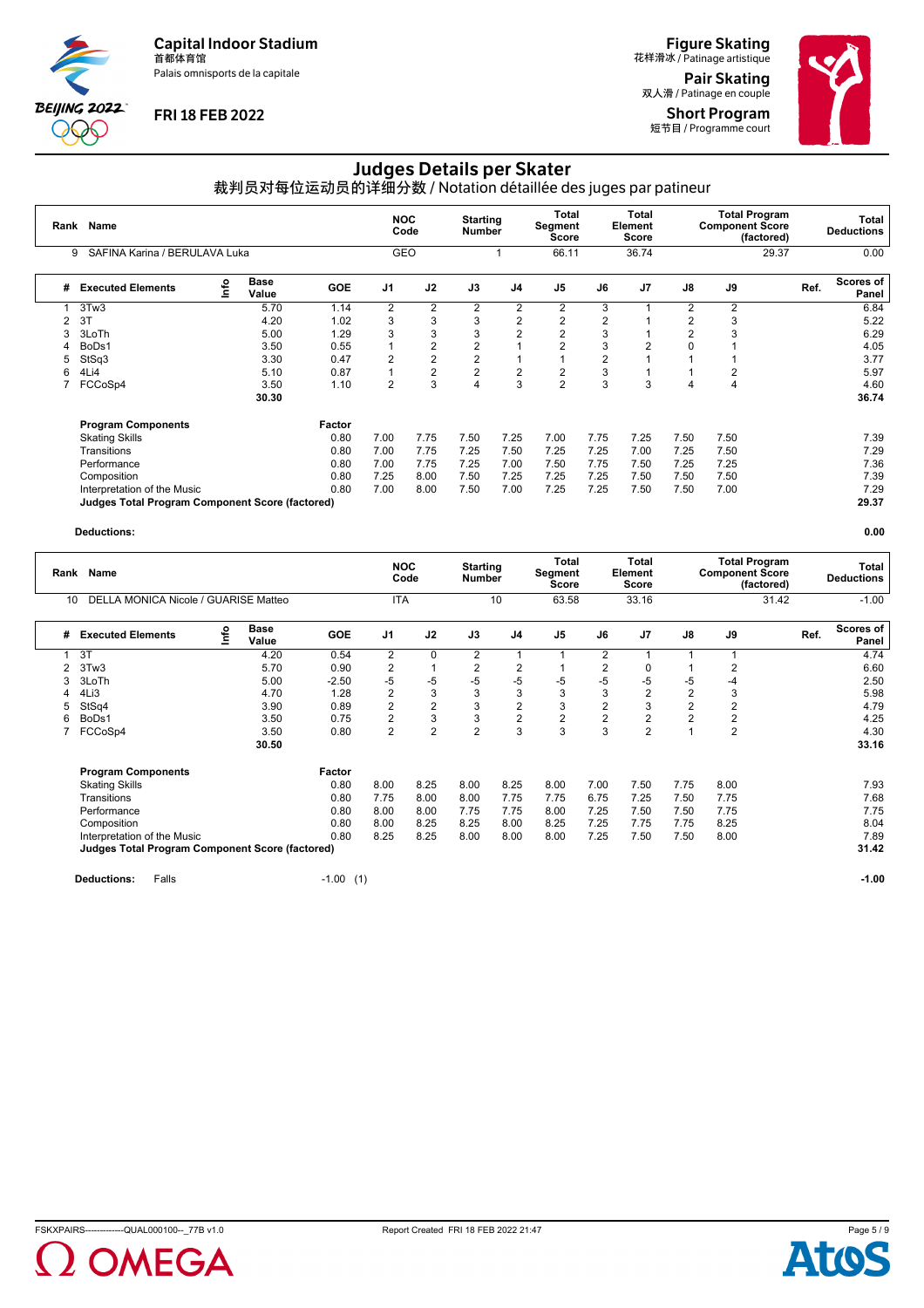Palais omnisports de la capitale



## **FRI 18 FEB 2022**

**Figure Skating**<br>花样滑冰 / Patinage artistique Pair Skating

双人滑 / Patinage en couple Short Program 短节目 / Programme court

# Judges Details per Skater

裁判员对每位运动员的详细分数 / Notation détaillée des juges par patineur

| Rank | Name<br>BARQUERO Laura / ZANDRON Marco                 |      |                      |            |                | <b>NOC</b><br>Code | <b>Starting</b><br>Number |                | Total<br>Segment<br><b>Score</b> |                | <b>Total</b><br>Element<br><b>Score</b> |                | <b>Total Program</b><br><b>Component Score</b><br>(factored) |       | Total<br><b>Deductions</b> |
|------|--------------------------------------------------------|------|----------------------|------------|----------------|--------------------|---------------------------|----------------|----------------------------------|----------------|-----------------------------------------|----------------|--------------------------------------------------------------|-------|----------------------------|
| 11   |                                                        |      |                      |            | <b>ESP</b>     |                    |                           | 6              | 63.34                            |                | 34.63                                   |                |                                                              | 28.71 | 0.00                       |
| #    | <b>Executed Elements</b>                               | Info | <b>Base</b><br>Value | <b>GOE</b> | J <sub>1</sub> | J2                 | J3                        | J <sub>4</sub> | J <sub>5</sub>                   | J6             | J <sub>7</sub>                          | J8             | J9                                                           | Ref.  | Scores of<br>Panel         |
|      | 3Tw3                                                   |      | 5.70                 | 1.63       | $\overline{2}$ | 3                  | 3                         | 3              | 3                                | 3              | $\overline{2}$                          | 3              | 3                                                            |       | 7.33                       |
|      | 3S                                                     |      | 4.30                 | 0.61       | 3              |                    | 2                         | $\overline{2}$ |                                  | 2              |                                         |                |                                                              |       | 4.91                       |
|      | 3FTh                                                   |      | 5.30                 | 0.76       | 2              |                    | $\overline{2}$            | $\overline{2}$ |                                  | $\overline{2}$ | 0                                       | $\Omega$       | 2                                                            |       | 6.06                       |
|      | 4Li4                                                   |      | 5.10                 | 0.80       |                |                    | 2                         | $\overline{2}$ |                                  | 3              |                                         | $\overline{c}$ | $\overline{2}$                                               |       | 5.90                       |
| 5    | <b>BoDsB</b>                                           |      | 3.10                 | $-0.13$    | 0              | $-1$               | 0                         | $\mathbf 0$    | $-1$                             |                | $\mathbf 0$                             | $-1$           | $-2$                                                         |       | 2.97                       |
| 6    | StSq3                                                  |      | 3.30                 | 0.61       | $\overline{2}$ | $\overline{2}$     | $\overline{2}$            | $\overline{2}$ |                                  | 2              | 2                                       |                | 2                                                            |       | 3.91                       |
|      | CCoSp4                                                 |      | 3.50                 | 0.05       | 0              | $\mathbf 0$        |                           | $\overline{A}$ | 0                                | $\overline{2}$ | 0                                       | $-1$           | $-2$                                                         |       | 3.55                       |
|      |                                                        |      | 30.30                |            |                |                    |                           |                |                                  |                |                                         |                |                                                              |       | 34.63                      |
|      | <b>Program Components</b>                              |      |                      | Factor     |                |                    |                           |                |                                  |                |                                         |                |                                                              |       |                            |
|      | <b>Skating Skills</b>                                  |      |                      | 0.80       | 7.25           | 7.50               | 7.25                      | 7.50           | 6.75                             | 7.25           | 6.75                                    | 7.00           | 7.00                                                         |       | 7.14                       |
|      | Transitions                                            |      |                      | 0.80       | 7.50           | 7.25               | 7.00                      | 7.25           | 6.75                             | 7.25           | 6.50                                    | 7.00           | 6.75                                                         |       | 7.04                       |
|      | Performance                                            |      |                      | 0.80       | 7.00           | 7.25               | 7.00                      | 7.50           | 7.00                             | 7.50           | 7.25                                    | 7.25           | 6.50                                                         |       | 7.18                       |
|      | Composition                                            |      |                      | 0.80       | 7.50           | 7.50               | 7.50                      | 7.75           | 7.00                             | 7.50           | 6.75                                    | 7.00           | 7.25                                                         |       | 7.32                       |
|      | Interpretation of the Music                            |      |                      | 0.80       | 7.25           | 7.50               | 7.25                      | 7.25           | 6.75                             | 7.50           | 7.00                                    | 7.25           | 7.00                                                         |       | 7.21                       |
|      | <b>Judges Total Program Component Score (factored)</b> |      |                      |            |                |                    |                           |                |                                  |                |                                         |                |                                                              |       | 28.71                      |

#### **Deductions: 0.00**

| Rank | Name                                                   |    | <b>NOC</b>           | Code       | <b>Starting</b><br><b>Number</b> |                | <b>Total</b><br>Segment<br><b>Score</b> |                | <b>Total</b><br>Element<br><b>Score</b> |                | <b>Total Program</b><br><b>Component Score</b> | (factored)     | Total<br><b>Deductions</b> |       |                           |
|------|--------------------------------------------------------|----|----------------------|------------|----------------------------------|----------------|-----------------------------------------|----------------|-----------------------------------------|----------------|------------------------------------------------|----------------|----------------------------|-------|---------------------------|
| 12   | JAMES Vanessa / RADFORD Eric                           |    |                      |            | <b>CAN</b>                       |                |                                         | 3              | 63.03                                   |                | 30.37                                          |                |                            | 32.66 | 0.00                      |
| #    | <b>Executed Elements</b>                               | ۴o | <b>Base</b><br>Value | <b>GOE</b> | J <sub>1</sub>                   | J2             | J3                                      | J <sub>4</sub> | J <sub>5</sub>                          | J6             | J <sub>7</sub>                                 | J8             | J9                         | Ref.  | <b>Scores of</b><br>Panel |
|      | 3Tw2                                                   |    | 5.40                 | 1.23       | 3                                |                | 2                                       | 3              |                                         | 3              | 2                                              | $\overline{2}$ | 3                          |       | 6.63                      |
| 2    | 3STh                                                   |    | 4.40                 | 0.69       | 4                                |                |                                         | 3              | 0                                       | 2              |                                                |                | 2                          |       | 5.09                      |
| 3    | 2T                                                     |    | 1.30                 | $-0.22$    | $-2$                             | $-2$           | $-2$                                    | $-1$           | $-2$                                    | $-2$           | $-1$                                           | -1             | $-2$                       |       | 1.08                      |
| 4    | FCCoSp2                                                |    | 2.50                 | 0.64       |                                  | 3              | 3                                       | 3              | $\overline{2}$                          | 3              | $\overline{2}$                                 |                | 3                          |       | 3.14                      |
|      | 4Li4                                                   |    | 5.10                 | 0.44       | 0                                |                | 0                                       |                |                                         | $\overline{2}$ |                                                |                |                            |       | 5.54                      |
| 6    | BoDs2                                                  |    | 3.90                 | 0.89       | $\overline{2}$                   | $\overline{1}$ | $\overline{2}$                          | 3              | $\overline{2}$                          | 3              | $\overline{2}$                                 | 3              | 2                          |       | 4.79                      |
|      | StSq3                                                  |    | 3.30                 | 0.80       | $\overline{2}$                   | $\overline{2}$ | 3                                       | $\overline{2}$ | $\overline{2}$                          | 3              | 3                                              | $\overline{2}$ | 3                          |       | 4.10                      |
|      |                                                        |    | 25.90                |            |                                  |                |                                         |                |                                         |                |                                                |                |                            |       | 30.37                     |
|      | <b>Program Components</b>                              |    |                      | Factor     |                                  |                |                                         |                |                                         |                |                                                |                |                            |       |                           |
|      | <b>Skating Skills</b>                                  |    |                      | 0.80       | 8.25                             | 8.00           | 8.25                                    | 8.25           | 8.25                                    | 8.50           | 8.25                                           | 8.25           | 8.00                       |       | 8.21                      |
|      | Transitions                                            |    |                      | 0.80       | 8.00                             | 8.00           | 8.25                                    | 8.50           | 8.00                                    | 8.00           | 8.00                                           | 8.25           | 8.25                       |       | 8.11                      |
|      | Performance                                            |    |                      | 0.80       | 7.75                             | 8.00           | 8.00                                    | 8.25           | 8.25                                    | 7.75           | 8.25                                           | 8.50           | 7.75                       |       | 8.04                      |
|      | Composition                                            |    |                      | 0.80       | 8.00                             | 8.25           | 8.25                                    | 8.75           | 8.00                                    | 8.00           | 8.50                                           | 8.25           | 8.25                       |       | 8.21                      |
|      | Interpretation of the Music                            |    |                      | 0.80       | 7.75                             | 8.25           | 8.00                                    | 8.50           | 8.00                                    | 8.00           | 8.50                                           | 8.50           | 8.50                       |       | 8.25                      |
|      | <b>Judges Total Program Component Score (factored)</b> |    |                      |            |                                  |                |                                         |                |                                         |                |                                                |                |                            |       | 32.66                     |



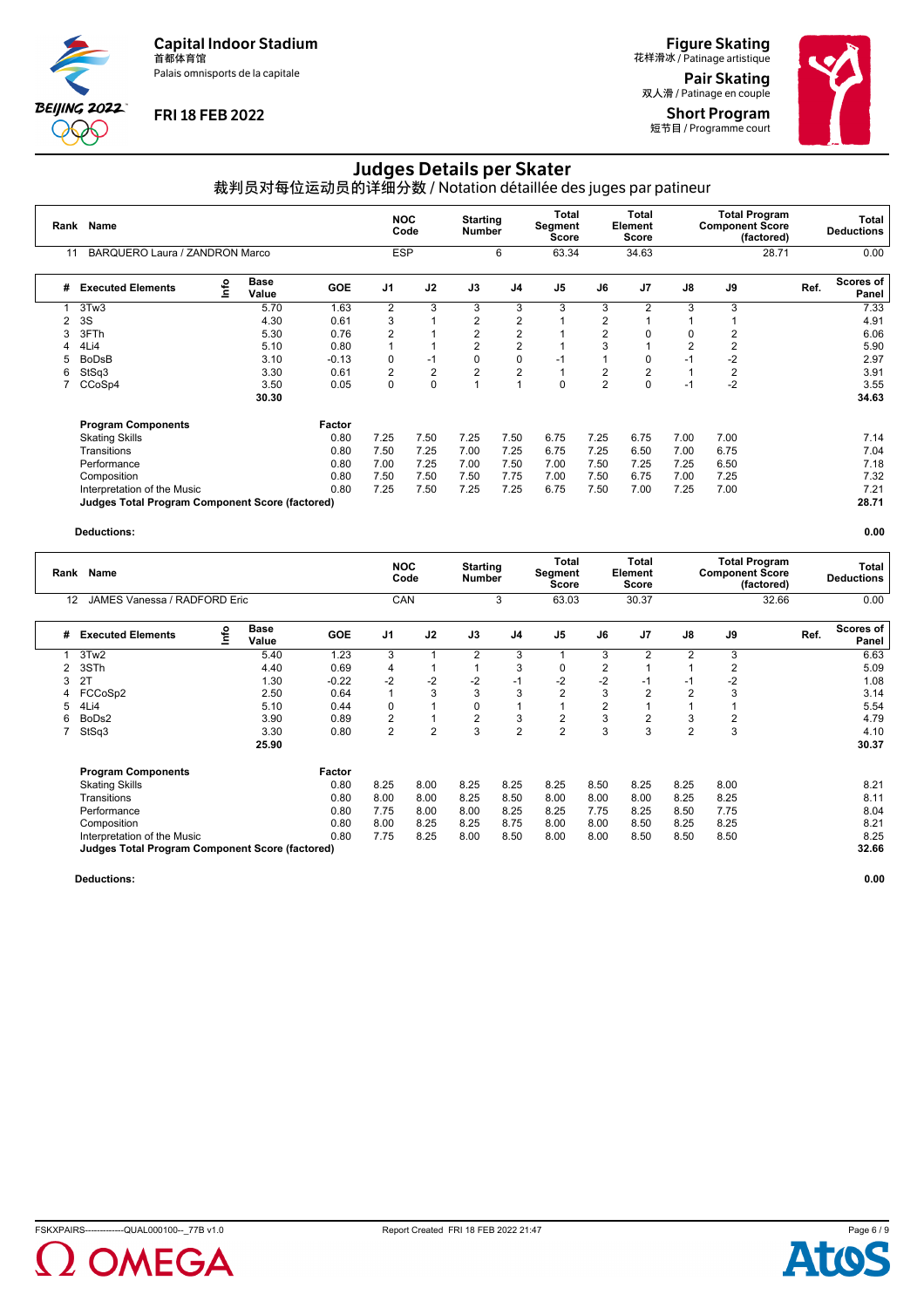Palais omnisports de la capitale



# **FRI 18 FEB 2022**

Figure Skating 花样滑冰 / Patinage artistique Pair Skating

双人滑 / Patinage en couple Short Program 短节目 / Programme court



# Judges Details per Skater

裁判员对每位运动员的详细分数 / Notation détaillée des juges par patineur

|                                               | <b>Name</b><br>Rank                                    |    |                      |             | <b>NOC</b><br>Code |                           | <b>Starting</b><br><b>Number</b> |                                                                                           | <b>Total</b><br>Segment<br>Score | <b>Total</b><br>Element<br><b>Score</b> |                                                              | <b>Total Program</b><br><b>Component Score</b><br>(factored) |                  |       |                            | <b>Total</b><br><b>Deductions</b> |
|-----------------------------------------------|--------------------------------------------------------|----|----------------------|-------------|--------------------|---------------------------|----------------------------------|-------------------------------------------------------------------------------------------|----------------------------------|-----------------------------------------|--------------------------------------------------------------|--------------------------------------------------------------|------------------|-------|----------------------------|-----------------------------------|
| MOORE-TOWERS Kirsten / MARINARO Michael<br>13 |                                                        |    |                      | CAN         |                    |                           | 12                               |                                                                                           | 62.51<br>31.94                   |                                         | 32.57                                                        |                                                              |                  |       | $-2.00$                    |                                   |
| #                                             | <b>Executed Elements</b>                               | ۴o | Base<br>Value        | <b>GOE</b>  | J <sub>1</sub>     | J2                        | J3                               | J4                                                                                        | J <sub>5</sub>                   | J6                                      | J7                                                           | J8                                                           | J9               |       | Ref.                       | Scores of<br>Panel                |
| $\mathbf{1}$                                  | 3Tw1                                                   |    | 5.10                 | $-0.36$     | $\mathbf 0$        | $-1$                      | $-1$                             | $-1$                                                                                      | $-1$                             | $-2$                                    | $\mathbf{1}$                                                 | $\mathbf{1}$                                                 | $\overline{-2}$  |       |                            | 4.74                              |
| 2                                             | 3T                                                     |    | 4.20                 | 1.08        | $\overline{2}$     | $\overline{2}$            | 3                                | 3                                                                                         | 3                                | 3                                       | $\overline{2}$                                               | $\overline{2}$                                               | 3                |       |                            | 5.28                              |
| 3                                             | 3LoTh                                                  |    | 5.00                 | $-2.50$     | -5                 | $-5$                      | $-5$                             | $-5$                                                                                      | $-5$                             | $-5$                                    | $-5$                                                         | $-5$                                                         | $-5$             |       |                            | 2.50                              |
| 4                                             | 4Li4                                                   |    | 5.10                 | 0.80        | $\mathbf{1}$       | $\mathbf{1}$              | $\overline{2}$                   | $\overline{2}$                                                                            | $\mathbf{1}$                     | 3                                       | $\overline{2}$                                               | $\mathbf{1}$                                                 | $\overline{2}$   |       |                            | 5.90                              |
| 5                                             | CCoSp4                                                 |    | 3.50                 | 0.40        | $\mathbf 0$        | $\pmb{0}$                 | $\mathbf{1}$                     | $\overline{2}$                                                                            | $\mathbf 0$                      | $\mathbf{1}$                            | $\overline{2}$                                               | $\overline{2}$                                               | 3                |       |                            | 3.90                              |
| 6                                             | StSq3                                                  |    | 3.30                 | 0.85        | $\overline{2}$     | $\overline{2}$            | 3                                | 3                                                                                         | $\mathbf{1}$                     | $\overline{2}$                          | 3                                                            | 3                                                            | 3                |       |                            | 4.15                              |
| $\overline{7}$                                | BoDs3                                                  |    | 4.30                 | 1.17        | $\overline{2}$     | $\overline{1}$            | 3                                | 3                                                                                         | 3                                | 3                                       | $\overline{2}$                                               | 3                                                            | 3                |       |                            | 5.47                              |
|                                               |                                                        |    | 30.50                |             |                    |                           |                                  |                                                                                           |                                  |                                         |                                                              |                                                              |                  |       |                            | 31.94                             |
|                                               | <b>Program Components</b>                              |    |                      | Factor      |                    |                           |                                  |                                                                                           |                                  |                                         |                                                              |                                                              |                  |       |                            |                                   |
|                                               | <b>Skating Skills</b>                                  |    |                      | 0.80        | 8.25               | 8.25                      | 8.50                             | 8.00                                                                                      | 8.25                             | 8.00                                    | 8.25                                                         | 8.50                                                         | 8.25             |       |                            | 8.25                              |
|                                               | Transitions                                            |    |                      | 0.80        | 8.00               | 8.25                      | 8.25                             | 8.25                                                                                      | 8.00                             | 7.75                                    | 8.25                                                         | 8.25                                                         | 8.25             |       |                            | 8.18                              |
|                                               | Performance                                            |    |                      | 0.80        | 7.75               | 8.00                      | 8.00                             | 7.75                                                                                      | 7.75                             | 7.50                                    | 8.00                                                         | 8.00                                                         | 7.50             |       |                            | 7.82                              |
|                                               | Composition                                            |    |                      | 0.80        | 8.25               | 8.25                      | 8.50                             | 8.50                                                                                      | 8.25                             | 8.00                                    | 8.50                                                         | 8.25                                                         | 8.25             |       |                            | 8.32                              |
|                                               | Interpretation of the Music                            |    |                      | 0.80        | 8.00               | 8.25                      | 8.00                             | 8.50                                                                                      | 8.00                             | 8.00                                    | 8.25                                                         | 8.00                                                         | 8.50             |       |                            | 8.14                              |
|                                               | <b>Judges Total Program Component Score (factored)</b> |    |                      |             |                    |                           |                                  |                                                                                           |                                  |                                         |                                                              |                                                              |                  |       |                            | 32.57                             |
|                                               |                                                        |    |                      |             |                    |                           |                                  |                                                                                           |                                  |                                         |                                                              |                                                              |                  |       |                            |                                   |
|                                               | <b>Deductions:</b><br>Falls                            |    |                      | $-2.00$ (2) |                    |                           |                                  |                                                                                           |                                  |                                         |                                                              |                                                              |                  |       |                            | $-2.00$                           |
|                                               | Rank<br><b>Name</b>                                    |    |                      | <b>NOC</b>  | Code               | <b>Starting</b><br>Number |                                  | <b>Total</b><br><b>Total</b><br>Segment<br><b>Element</b><br><b>Score</b><br><b>Score</b> |                                  |                                         | <b>Total Program</b><br><b>Component Score</b><br>(factored) |                                                              |                  |       | Total<br><b>Deductions</b> |                                   |
| 14                                            | HASE Minerva Fabienne / SEEGERT Nolan                  |    |                      |             | <b>GER</b>         |                           | 11                               |                                                                                           | 62.37                            |                                         | 32.45                                                        |                                                              |                  | 30.92 |                            | $-1.00$                           |
| #                                             | <b>Executed Elements</b>                               | ۴٥ | <b>Base</b><br>Value | GOE         | J1                 | J2                        | J3                               | J4                                                                                        | J <sub>5</sub>                   | J6                                      | J7                                                           | $\mathsf{J}8$                                                | J9               |       | Ref.                       | Scores of<br>Panel                |
| $\mathbf{1}$                                  | 3Tw2                                                   |    | 5.40                 | 1.08        | $\overline{2}$     | $\overline{2}$            | $\overline{2}$                   | $\overline{3}$                                                                            | $\mathbf{1}$                     | $\overline{c}$                          | $\overline{2}$                                               | $\overline{2}$                                               | $\overline{2}$   |       |                            | 6.48                              |
| 2                                             | 3T                                                     |    | 4.20                 | 1.08        | 3                  | $\overline{2}$            | 3                                | 3                                                                                         | 2                                | 3                                       | $\overline{2}$                                               | $\overline{2}$                                               | 3                |       |                            | 5.28                              |
| 3                                             | BoDs3                                                  |    | 4.30                 | 1.29        | 3                  | 3                         | 3                                | $\overline{4}$                                                                            | 3                                | 3                                       | 3                                                            | $\overline{2}$                                               | 3                |       |                            | 5.59                              |
| 4                                             | 3STh                                                   |    | 4.40                 | $-2.20$     | $-5$               | $-5$                      | $-5$                             | $-5$                                                                                      | $-5$                             | $-5$                                    | $-5$                                                         | $-5$                                                         | $-4$             |       |                            | 2.20                              |
| 5                                             | 4Li3                                                   |    | 4.70                 | 0.74        | $\mathbf{1}$       | $\overline{2}$            | $\mathbf{2}$                     | $\overline{2}$                                                                            | $\mathbf{1}$                     | 3                                       | 1                                                            | $\mathbf{1}$                                                 | $\overline{2}$   |       |                            | 5.44                              |
| 6                                             | StSq3                                                  |    | 3.30                 | 0.61        | 2                  | $\mathbf{1}$              | 3                                | $\overline{2}$                                                                            | $\mathbf{1}$                     | $\overline{2}$                          | $\overline{2}$                                               | $\overline{2}$                                               | $\boldsymbol{2}$ |       |                            | 3.91                              |
| 7                                             | CCoSp4                                                 |    | 3.50                 | 0.05        | $\Omega$           | $\mathbf 0$               | $\mathbf{1}$                     | $-1$                                                                                      | $\Omega$                         | $\mathbf{1}$                            | $\mathbf{1}$                                                 | $\Omega$                                                     | $-1$             |       |                            | 3.55                              |
|                                               |                                                        |    | 29.80                |             |                    |                           |                                  |                                                                                           |                                  |                                         |                                                              |                                                              |                  |       |                            | 32.45                             |
|                                               |                                                        |    |                      |             |                    |                           |                                  |                                                                                           |                                  |                                         |                                                              |                                                              |                  |       |                            |                                   |
|                                               | <b>Program Components</b>                              |    |                      | Factor      |                    |                           |                                  |                                                                                           |                                  |                                         |                                                              |                                                              |                  |       |                            |                                   |

Skating Skills 0.80 8.00 7.50 8.50 8.50 7.50 7.25 7.50 7.75 7.75 7.79 Transitions 0.80 7.75 7.50 8.50 8.75 7.75 7.00 7.50 7.50 7.50 7.71 Performance 0.80 7.50 7.25 8.00 8.25 7.75 7.25 7.25 7.50 7.75 7.57 Composition 0.80 7.75 7.75 8.50 8.50 8.00 7.50 7.50 7.75 7.50 7.82

Interpretation of the Music 0.80 7.50 7.75 8.25 8.50 7.75 7.50 7.50 7.50 8.00 7.75 **Judges Total Program Component Score (factored) 30.92**

**Deductions:** Falls -1.00 (1) **-1.00**



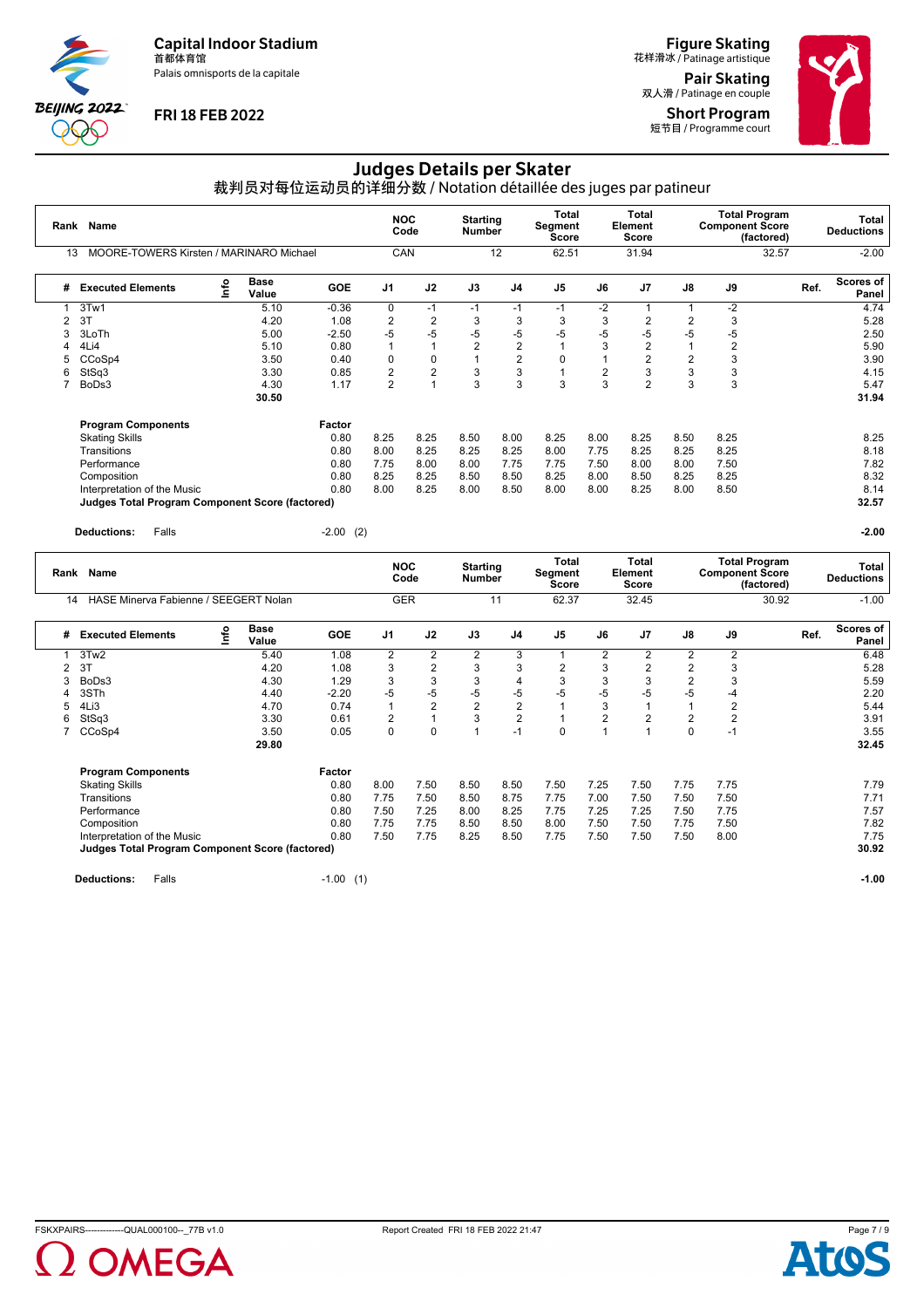Palais omnisports de la capitale



## **FRI 18 FEB 2022**

**Figure Skating**<br>花样滑冰 / Patinage artistique Pair Skating

双人滑 / Patinage en couple Short Program 短节目 / Programme court



# Judges Details per Skater

裁判员对每位运动员的详细分数 / Notation détaillée des juges par patineur

| Rank | Name                                                   |   |                      |            |                |                |                | <b>Starting</b><br>Number |                | <b>Total</b><br>Segment<br>Score | Total<br>Element<br>Score |      | <b>Total Program</b><br><b>Component Score</b> | (factored) | Total<br><b>Deductions</b>        |  |
|------|--------------------------------------------------------|---|----------------------|------------|----------------|----------------|----------------|---------------------------|----------------|----------------------------------|---------------------------|------|------------------------------------------------|------------|-----------------------------------|--|
| 15   | KOPS Hailey / KRASNOPOLSKI Evgeni                      |   |                      |            | <b>ISR</b>     |                |                | 9                         | 55.99          |                                  | 30.59                     |      |                                                | 25.40      | 0.00                              |  |
| #    | <b>Executed Elements</b>                               | e | <b>Base</b><br>Value | <b>GOE</b> | J <sub>1</sub> | J2             | J3             | J <sub>4</sub>            | J <sub>5</sub> | J6                               | J <sub>7</sub>            | J8   | J9                                             |            | <b>Scores of</b><br>Ref.<br>Panel |  |
|      | 3Tw3                                                   |   | 5.70                 | 0.00       | $-1$           | $\Omega$       | $-1$           | $\overline{\mathbf{A}}$   | 0              |                                  |                           | -1   | 0                                              |            | 5.70                              |  |
| 2    | 3S                                                     |   | 4.30                 | 0.18       | 0              |                | $\overline{2}$ | $\Omega$                  | $\Omega$       |                                  | 0                         |      | 0                                              |            | 4.48                              |  |
| 3    | 3LzTh                                                  |   | 5.30                 | 0.68       | 2              |                | 2              |                           |                |                                  |                           |      | 2                                              |            | 5.98                              |  |
| 4    | BoDs1                                                  |   | 3.50                 | 0.35       | $\mathbf 0$    | 2              | 2              | 0                         | 0              | 2                                |                           |      | -1                                             |            | 3.85                              |  |
| 5    | 4Li4                                                   |   | 5.10                 | 0.29       | $-1$           | $\overline{2}$ |                | $\mathbf 0$               | 0              | $\overline{2}$                   | 0                         |      | 0                                              |            | 5.39                              |  |
| 6    | StSq2                                                  |   | 2.60                 | $-0.71$    | -4             | $-2$           | $-1$           | $-4$                      | $-3$           | $-4$                             | $-2$                      | $-2$ | $-2$                                           |            | 1.89                              |  |
|      | CCoSp4                                                 |   | 3.50                 | $-0.20$    | $-2$           | $\mathbf 0$    | $\mathbf 0$    | $-2$                      | 0              | $-1$                             | 0                         | 0    | $-1$                                           |            | 3.30                              |  |
|      |                                                        |   | 30.00                |            |                |                |                |                           |                |                                  |                           |      |                                                |            | 30.59                             |  |
|      | <b>Program Components</b>                              |   |                      | Factor     |                |                |                |                           |                |                                  |                           |      |                                                |            |                                   |  |
|      | <b>Skating Skills</b>                                  |   |                      | 0.80       | 6.00           | 7.00           | 7.00           | 6.00                      | 6.00           | 5.75                             | 5.75                      | 7.25 | 6.00                                           |            | 6.25                              |  |
|      | Transitions                                            |   |                      | 0.80       | 6.25           | 6.75           | 6.75           | 5.50                      | 6.25           | 6.25                             | 5.75                      | 7.00 | 5.75                                           |            | 6.25                              |  |
|      | Performance                                            |   |                      | 0.80       | 6.00           | 7.00           | 6.75           | 6.00                      | 6.50           | 6.50                             | 6.25                      | 7.25 | 5.50                                           |            | 6.43                              |  |
|      | Composition                                            |   |                      | 0.80       | 6.25           | 7.00           | 7.00           | 6.00                      | 6.25           | 6.25                             | 6.50                      | 7.25 | 6.00                                           |            | 6.46                              |  |
|      | Interpretation of the Music                            |   |                      | 0.80       | 6.00           | 7.00           | 7.00           | 5.75                      | 6.25           | 6.25                             | 6.25                      | 7.25 | 5.25                                           |            | 6.36                              |  |
|      | <b>Judges Total Program Component Score (factored)</b> |   |                      |            |                |                |                |                           |                |                                  |                           |      |                                                |            | 25.40                             |  |

#### **Deductions: 0.00**

| Rank | Name                                                   |         |                      |            |                          | <b>NOC</b><br>Code |                | <b>Starting</b><br><b>Number</b> |                | Total<br>Segment<br>Score | <b>Total</b><br>Element<br><b>Score</b> |                | <b>Component Score</b> | <b>Total Program</b><br>(factored) | Total<br><b>Deductions</b> |  |
|------|--------------------------------------------------------|---------|----------------------|------------|--------------------------|--------------------|----------------|----------------------------------|----------------|---------------------------|-----------------------------------------|----------------|------------------------|------------------------------------|----------------------------|--|
|      | GHILARDI Rebecca / AMBROSINI Filippo<br>16             |         |                      | <b>ITA</b> |                          |                    | 15             |                                  | 55.83          | 28.38                     |                                         |                | 29.45                  | $-2.00$                            |                            |  |
| #    | <b>Executed Elements</b>                               | Info    | <b>Base</b><br>Value | <b>GOE</b> | J <sub>1</sub>           | J2                 | J3             | J4                               | J <sub>5</sub> | J6                        | J7                                      | J8             | J9                     | Ref.                               | <b>Scores of</b><br>Panel  |  |
|      | 3Tw <sub>2</sub>                                       |         | 5.40                 | $-0.15$    | $\overline{\phantom{a}}$ | -3                 | $-1$           | $-1$                             | 0              | $-1$                      |                                         | 0              | 0                      |                                    | 5.25                       |  |
| 2    | 3S<                                                    | $\prec$ | 3.44                 | $-1.72$    | -5                       | $-5$               | $-5$           | $-5$                             | -5             | -5                        | -5                                      | $-5$           | -5                     |                                    | 1.72                       |  |
|      | 4Li3                                                   |         | 4.70                 | 0.94       | $\overline{2}$           | $\overline{2}$     | $\overline{c}$ | 3                                | $\overline{2}$ | $\overline{2}$            | $\overline{2}$                          | $\overline{2}$ | $\overline{2}$         |                                    | 5.64                       |  |
|      | 3LzTh                                                  |         | 5.30                 | $-0.68$    | $\overline{2}$           | $-2$               | $-2$           | 0                                | $-1$           | $-2$                      | -2                                      | $-1$           | $-1$                   |                                    | 4.62                       |  |
| 5    | BoDs1                                                  |         | 3.50                 | 0.55       | $\overline{2}$           |                    | $\overline{2}$ | $\overline{2}$                   |                | $\overline{2}$            |                                         |                | $\overline{2}$         |                                    | 4.05                       |  |
| 6    | CCoSp4                                                 |         | 3.50                 | 0.55       | 3                        |                    |                | $\overline{2}$                   |                | 2                         | 2                                       | $\overline{2}$ |                        |                                    | 4.05                       |  |
|      | StSq2                                                  |         | 2.60                 | 0.45       | $\overline{2}$           | 1                  | $\overline{2}$ | $\overline{2}$                   |                | $\overline{2}$            | $\overline{2}$                          |                | 3                      |                                    | 3.05                       |  |
|      |                                                        |         | 28.44                |            |                          |                    |                |                                  |                |                           |                                         |                |                        |                                    | 28.38                      |  |
|      | <b>Program Components</b>                              |         |                      | Factor     |                          |                    |                |                                  |                |                           |                                         |                |                        |                                    |                            |  |
|      | <b>Skating Skills</b>                                  |         |                      | 0.80       | 7.75                     | 7.25               | 8.00           | 7.75                             | 7.00           | 7.00                      | 7.25                                    | 7.50           | 7.25                   |                                    | 7.39                       |  |
|      | Transitions                                            |         |                      | 0.80       | 7.50                     | 7.00               | 7.50           | 7.50                             | 6.75           | 7.00                      | 7.00                                    | 7.25           | 7.00                   |                                    | 7.18                       |  |
|      | Performance                                            |         |                      | 0.80       | 8.25                     | 7.00               | 7.75           | 8.00                             | 7.00           | 7.00                      | 7.25                                    | 7.25           | 6.75                   |                                    | 7.32                       |  |
|      | Composition                                            |         |                      | 0.80       | 8.00                     | 7.25               | 8.25           | 7.75                             | 7.50           | 7.25                      | 7.50                                    | 7.25           | 7.00                   |                                    | 7.50                       |  |
|      | Interpretation of the Music                            |         |                      | 0.80       | 7.75                     | 7.25               | 8.00           | 7.75                             | 7.00           | 7.25                      | 7.50                                    | 7.25           | 7.25                   |                                    | 7.43                       |  |
|      | <b>Judges Total Program Component Score (factored)</b> |         |                      |            |                          |                    |                |                                  |                |                           |                                         |                |                        |                                    | 29.45                      |  |
|      |                                                        |         |                      |            |                          |                    |                |                                  |                |                           |                                         |                |                        |                                    |                            |  |

**Deductions:** Falls **-2.00** (2) **-2.00 -2.00 -2.00 -2.00 -2.00**